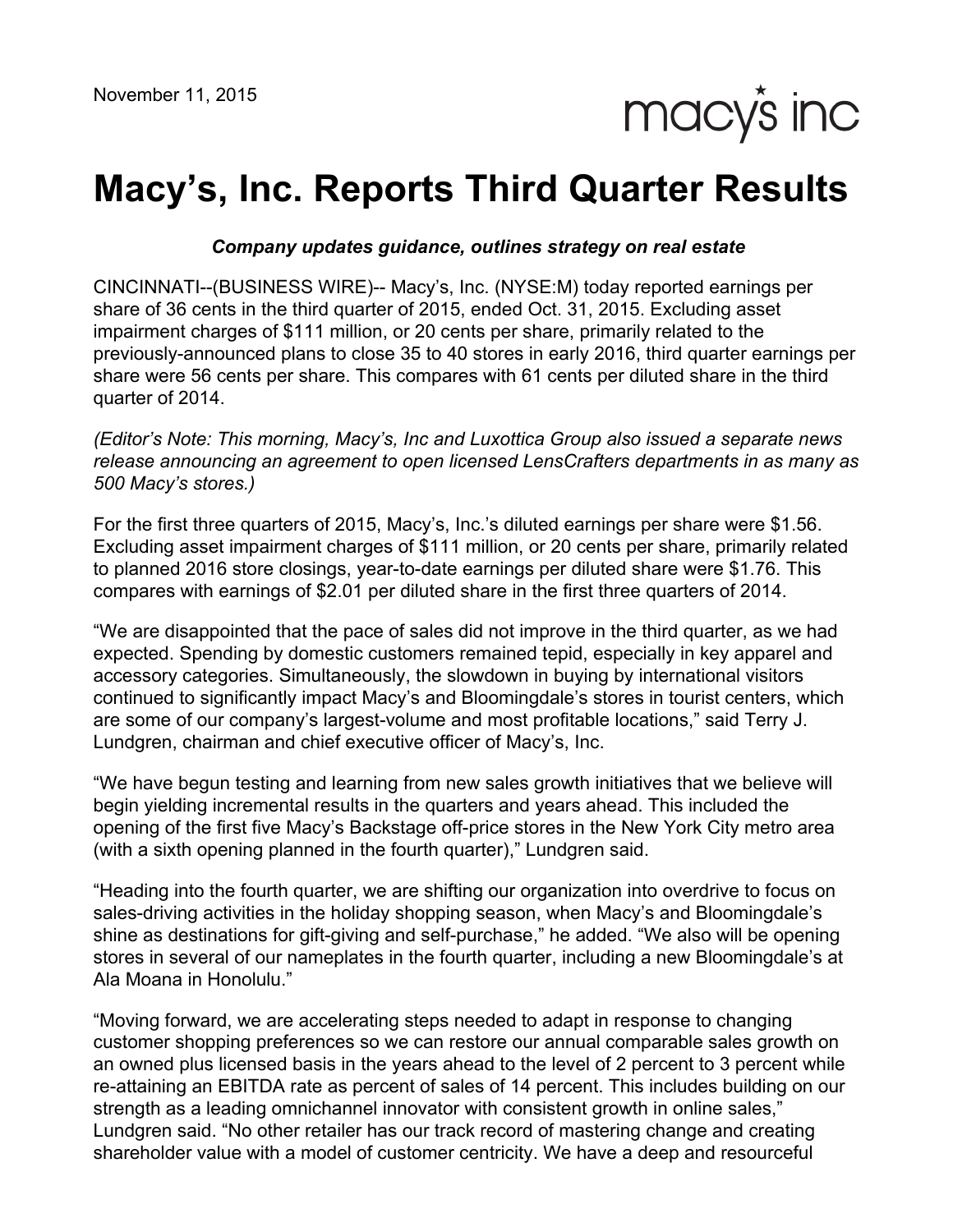management team that is skilled in creating and executing successful strategies. Since the beginning of fiscal 2009, we have returned nearly \$9 billion to shareholders. Our Total Shareholder Return has been 540 percent during that period, compared with a 121 percent increase in the Dow Jones Industrial Average."

## **Real Estate Considerations**

Macy's, Inc. is pursuing the following strategic real estate initiatives:

- Based on a successful collaboration on Macy's previously announced Brooklyn store redevelopment project, the company has engaged Tishman Speyer in an expanded relationship to advise and support the company's senior management team in identifying and advancing potential store redevelopment projects nationwide. The company may request Tishman Speyer to participate in bidding for certain of these projects. In all cases, a third party will be used to manage the bidding and negotiations process.
- The company has begun a process to explore joint ventures or other deal structures with third parties to redevelop Macy's flagship real estate assets in Manhattan (Herald Square), San Francisco (Union Square), Chicago (State Street) and Minneapolis (downtown Nicollet Mall) in a manner that maintains a robust Macy's retail store presence while also bringing alternative use into those buildings; this exploration could expand to include other assets, including mall-based properties, to the extent opportunities are available.
- The company will continue to pursue selected real estate dispositions and monetize assets in instances where the business is simultaneously enhanced (such as the recently announced real estate sales of underutilized portions of properties in Brooklyn and downtown Seattle) or where the value of real estate significantly outweighs the value of the retail business (such as the recent sale of Macy's stores in Cupertino and downtown Pittsburgh).

After extensive review with the assistance of our experienced financial, tax, legal and real estate advisors, the company has decided not to pursue the formation of a REIT at this time. The board of directors has concluded that a REIT does not offer sufficient upside potential for value creation. To the extent that circumstances change, we may revisit this alternative in the future.

While much work has been done to date, Macy's, Inc. is continuing to analyze its real estate portfolio to identify opportunities to drive additional shareholder value. The company is open to considering additional ideas for further enhancing shareholder value while maintaining an investment-grade credit rating and an operating structure that fosters sales and earnings growth.

## **Ongoing Business Strategies/Actions**

Macy's, Inc. is continuing to execute a number of key strategies and actions going forward to adapt its business model as an omnichannel retailer committed to outstanding stores as a competitive differentiator. These adjustments are rooted in Macy's MOM strategies (My Macy's localization, Omnichannel and Magic Selling customer engagement) and Bloomingdale's focus on omnichannel opportunities, contemporary style and personalized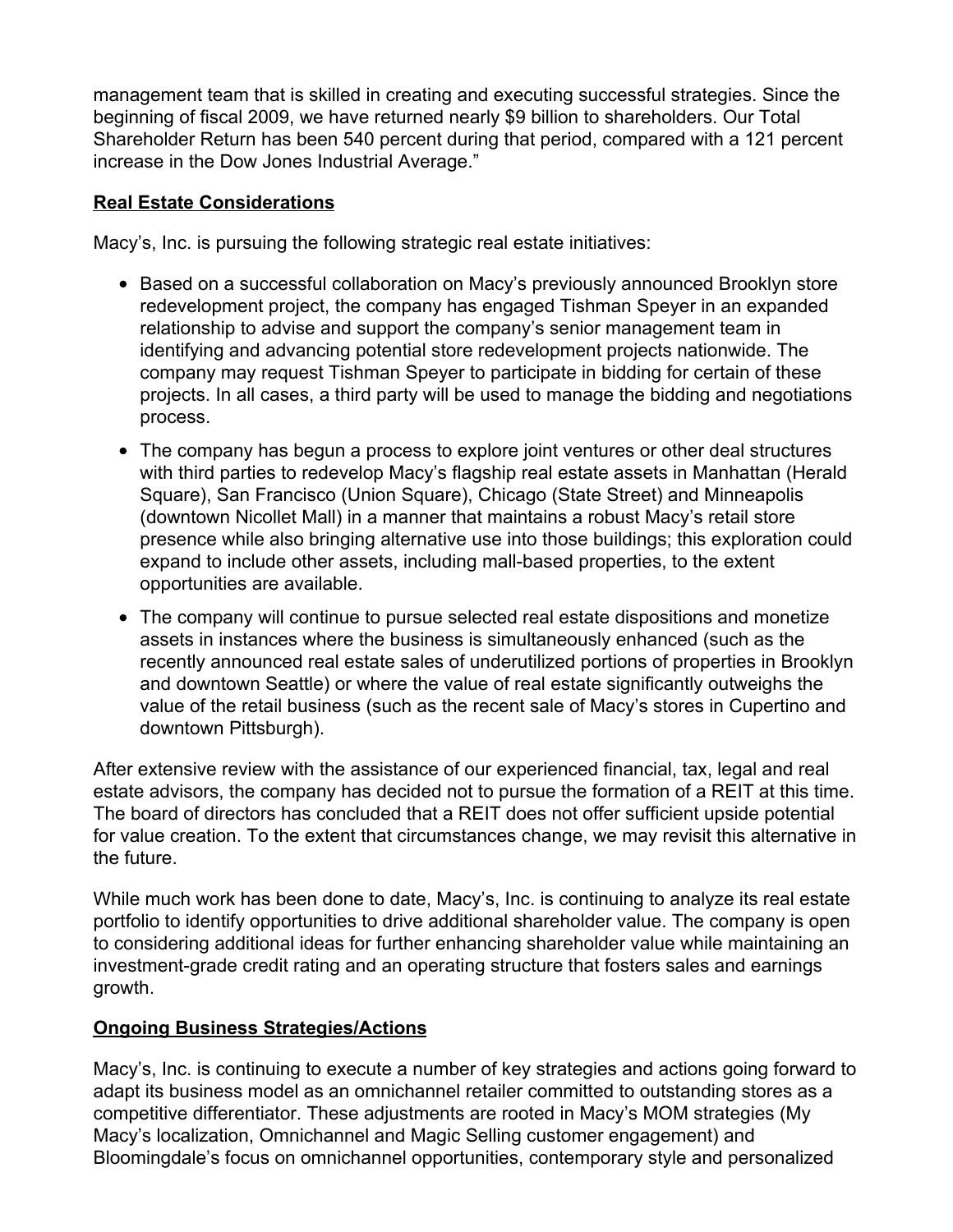service -- which have proven to be a powerful driver of success. In part, the company is:

- Accelerating investments in Macy's, Bloomingdale's and Bluemercury's digital and mobile capabilities to mirror the shift to increased online shopping, where the company continues to see double-digit, year-over-year sales increases. Macy's, Inc. is already a leader in this area, and ranked as the seventh largest Internet retailer in the United States.
- Concentrating its resources in top stores in the best locations so each store is a more compelling magnet for customer activity and uses its selling space more productively. Best stores will see intensified merchandise assortments in key destination departments such as jewelry and watches, strategically selected licensed departments, strengthened visual presentation, enhanced staffing and more local marketing. Meanwhile, in early 2016, the company will be closing 35 to 40 of its current portfolio of about 800 Macy's and Bloomingdale's stores, as previously announced, and expects it will continue to reduce the number of stores over time.
- Reducing expense and tightening capital spending to operate more efficiently and fund the highest-potential growth initiatives. Macy's, Inc.'s target is to reduce annual SG&A by \$500 million (net of growth initiatives) from previously planned levels by 2018, with incremental progress in 2016 and 2017 toward that goal. These structural expense reductions will result in charges to be taken in each of the three years. Specific plans to achieve these savings are being formulated. Macy's, Inc. will reduce capital spending to less than \$1 billion in 2016 from the \$1.2 billion expected in 2015.

The company also is quickly building-out new directions for the longer-term future:

- Expand Macy's Backstage as an exciting new dimension in retailing across America. Over the next two years, the company will roll out about 50 free-standing Macy's Backstage stores in off-mall locations, building on the pilot launch this fall. In addition, in spring 2016 the company will pilot Backstage stores within up to 10 existing Macy's store locations, creating a new hybrid store (the first in retailing) that offers the latest fashions, outstanding service and major brands for which Macy's is known, along with the thrill of the hunt associated with the finds and bargains at Backstage.
- Open approximately 40 additional Bluemercury self-standing beauty specialty stores (bringing the total store base to approximately 115 by the end of 2017), while also integrating Bluemercury shops into the beauty departments of Macy's stores.
- Appropriately expand Macy's internationally based on the learnings we expect from the Macy's China Limited pilot with Alibaba's Tmall Global beginning in the fourth quarter.

# **Third Quarter Sales**

Sales in the third quarter of 2015 totaled \$5.874 billion, a decrease of 5.2 percent, compared with sales of \$6.195 billion in the same period last year. Comparable sales on an owned plus licensed basis were down by 3.6 percent in the third quarter. On an owned basis, third quarter comparable sales declined by 3.9 percent.

For the year to date, Macy's, Inc. sales totaled \$18.210 billion, down 2.8 percent from total sales of \$18.741 billion in the first three quarters of 2014. Comparable sales on an owned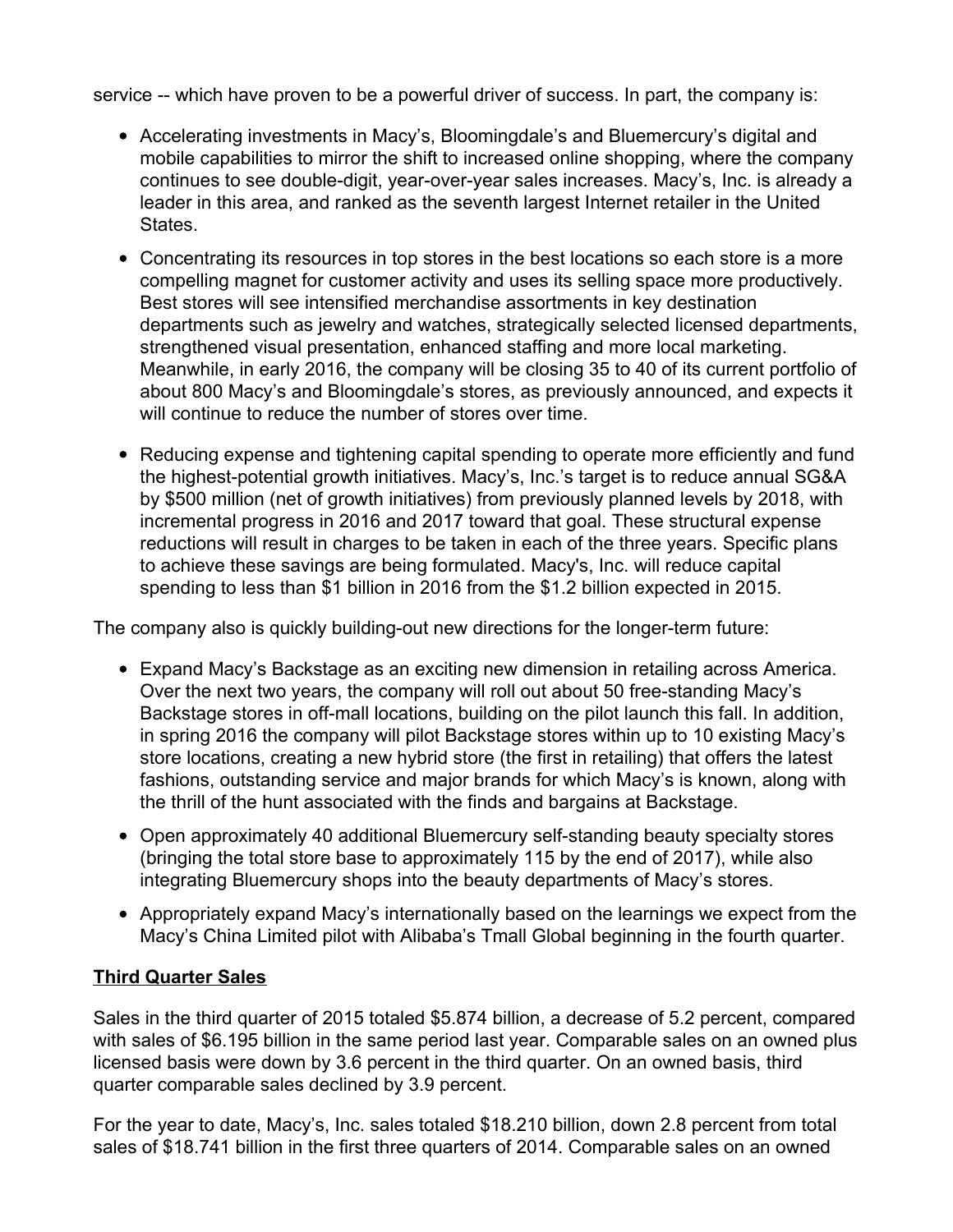plus licensed basis were down by 1.7 percent year-to-date in 2015. On an owned basis, year-to-date comparable sales declined by 2.2 percent.

In the third quarter, the company opened a new Macy's store in Ponce, PR, five Macy's Backstage stores in metro New York City, and 10 new Bluemercury freestanding specialty stores. The company closed Macy's stores in Bedford, NH, and Owings Mills, MD. In the fourth quarter, scheduled store openings include a full-line Bloomingdale's in Honolulu, three Bloomingdale's Outlets, and one Macy's Backstage. A Macy's store in Los Angeles, is scheduled to close in the fourth quarter of 2015 in preparation for a new store to be built in the same mall.

# **Operating Income**

Macy's, Inc.'s third quarter 2015 operating income was \$369 million or 6.3 percent of sales, excluding asset impairment charges of \$111 million primarily related to previouslyannounced plans to close 35 to 40 stores in early 2016. This compares with operating income of \$422 million or 6.8 percent of sales for the same period last year. Macy's, Inc.'s operating income including the asset impairment charges totaled \$258 million or 4.4 percent of sales for the quarter ended Oct. 31, 2015.

For the first three quarters of 2015, Macy's, Inc.'s operating income was \$1.214 billion or 6.7 percent of sales, excluding asset impairment charges of \$111 million primarily related to previously-announced store closings. This compares with operating income of \$1.436 billion or 7.7 percent of sales for the same period last year. Macy's, Inc.'s year-to-date 2015 operating income including the asset impairment charges totaled \$1.103 billion or 6.1 percent of sales.

# **Cash Flow**

Net cash provided by operating activities was \$278 million in the first three quarters of 2015, compared with \$841 million in the first three quarters of 2014. Net cash used by investing activities in the first three quarters of 2015 was \$861 million, compared with \$660 million a year ago. Investing activities in year-to-date 2015 included \$212 million for the acquisition of Bluemercury. Net cash used by financing activities in the first three quarters of 2015 was \$1.189 billion, compared with net cash used by financing activities in the first three quarters of 2014 of \$1.406 billion.

The company repurchased approximately 16.7 million shares of its common stock for a total of approximately \$900 million in the third quarter of 2015. In the fiscal year to date, the company repurchased approximately 30.6 million shares of its common stock for approximately \$1.84 billion. At Oct. 31, 2015, the company had remaining authorization to repurchase up to approximately \$700 million of its common stock.

# **Updated Guidance**

The company has revised its 2015 guidance. Earnings per diluted share for the full-year 2015 now are expected in the range of \$4.20 to \$4.30, excluding asset impairment charges associated primarily with previously announced store closings. This compares with previous guidance in the range of \$4.70 to \$4.80. Updated annual guidance calculates to guidance for fourth quarter earnings of \$2.54 to \$2.64 per diluted share, excluding any additional charges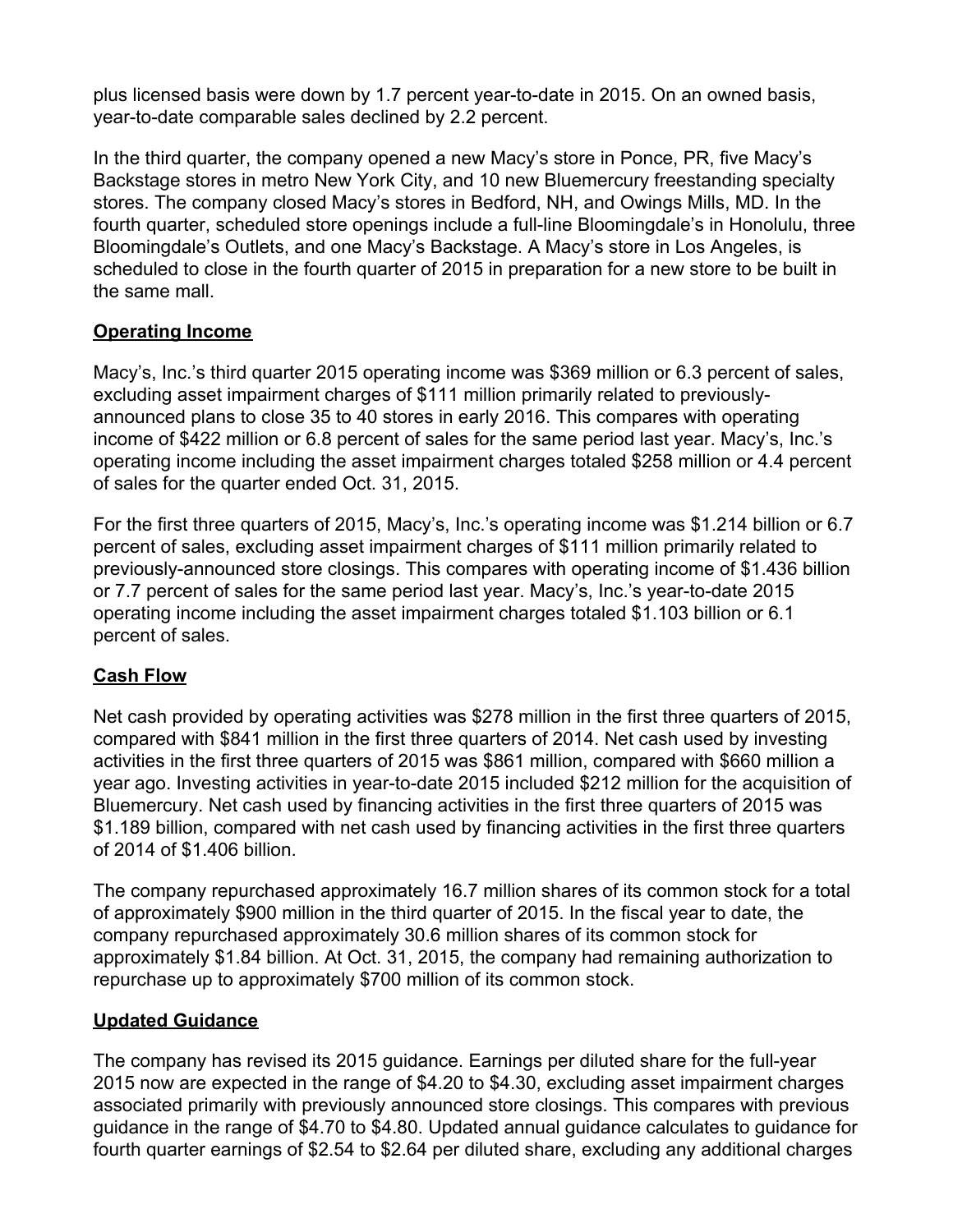associated with store closings or cost reductions. Earnings guidance for 2015 includes gains from asset sales, including approximately \$60 million from the sale of real estate in Seattle and an expected \$250 million gain on the sale of real estate in downtown Brooklyn.

Guidance is for full-year 2015 comparable sales on an owned plus licensed basis to decrease by 1.8 percent to 2.2 percent, compared with previous guidance of approximately flat. This calculates to fourth quarter comparable sales on an owned plus licensed basis to decline by 2.0 percent to 3.0 percent. Full-year and fourth quarter 2015 comparable sales on an owned basis will be approximately 50 basis points lower than on an owned plus licensed basis. The company expects 2015 total sales to be down by 2.7 percent to 3.1 percent, compared to previous guidance for total sales to be down approximately 1 percent.

## **Important Information Regarding Financial Measures**

Please see the final pages of this news release for important information regarding the calculation of the company's comparable sales and non-GAAP financial measures.

Macy's, Inc., with corporate offices in Cincinnati and New York, is one of the nation's premier retailers, with fiscal 2014 sales of \$28.105 billion. The company operates about 900 stores in 45 states, the District of Columbia, Guam and Puerto Rico under the names of Macy's, Bloomingdale's, Bloomingdale's Outlet, Macy's Backstage and Bluemercury, as well as the macys.com, bloomingdales.com and bluemercury.com websites. Bloomingdale's in Dubai is operated by Al Tayer Group LLC under a license agreement.

All statements in this press release that are not statements of historical fact are forwardlooking statements within the meaning of the Private Securities Litigation Reform Act of 1995. Such statements are based upon the current beliefs and expectations of Macy's management and are subject to significant risks and uncertainties. Actual results could differ materially from those expressed in or implied by the forward-looking statements contained in this release because of a variety of factors, including conditions to, or changes in the timing of, proposed transactions, prevailing interest rates and non-recurring charges, competitive pressures from specialty stores, general merchandise stores, off-price and discount stores, manufacturers' outlets, the Internet, mail-order catalogs and television shopping and general consumer spending levels, including the impact of the availability and level of consumer debt, the effect of weather and other factors identified in documents filed by the company with the Securities and Exchange Commission. In light of these risks and uncertainties, readers are cautioned not to place undue reliance on forward-looking statements. Except as may be required by applicable law, Macy's disclaims any obligation to update its forwardlooking statements for any reason.

(NOTE: Additional information on Macy's, Inc., including past news releases, is available at [www.macysinc.com/pressroom](http://www.macysinc.com/pressroom). A webcast of Macy's, Inc.'s call with analysts and investors will be held today (Nov. 11) at 9 a.m. (ET). Macy's, Inc.'s webcast is accessible to the media and general public via the company's website at [www.macysinc.com](http://www.macysinc.com). Analysts and investors may call in on 1-888-637-7746, passcode 3336328. A replay of the conference call can be accessed on the website or by calling 1-888-203-1112 (same passcode) about two hours after the conclusion of the call.)

Macy's, Inc. management will present at the Morgan Stanley Global Consumer & Retail Conference at 10 a.m. Eastern Time on Wednesday, Nov. 18, 2015, in New York City. Media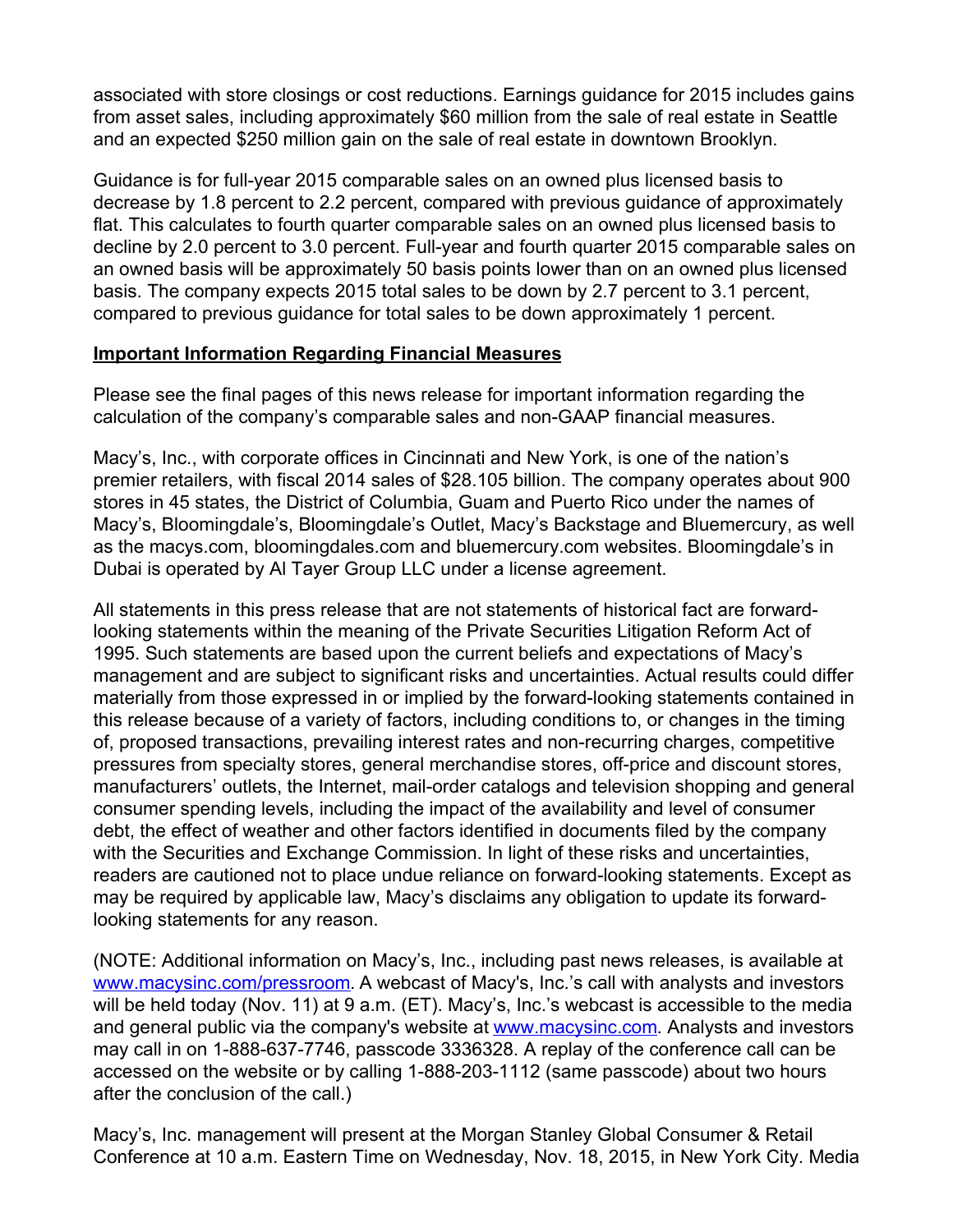and investors may access the live webcast of the presentation at [www.macysinc.com/ir](http://www.macysinc.com/ir) at that time. The webcasts will be available for replay.

## **MACY'S, INC.**

## Consolidated Statements of Income (Unaudited) (Note 1) (All amounts in millions except percentages and per share figures)

|                                                                         | 13 Weeks Ended                    |                      | 13 Weeks Ended |                      |  |
|-------------------------------------------------------------------------|-----------------------------------|----------------------|----------------|----------------------|--|
|                                                                         | October 31, 2015 November 1, 2014 |                      |                |                      |  |
|                                                                         | \$                                | $%$ to<br>Net sales  | \$             | $%$ to               |  |
|                                                                         |                                   |                      |                | Net sales            |  |
| Net sales                                                               | \$5,874                           |                      | \$6,195        |                      |  |
| Cost of sales (Note 2)                                                  | 3,537                             | 60.2%                | 3,766          | 60.8%                |  |
| Gross margin                                                            | 2,337                             | 39.8%                | 2,429          | 39.2%                |  |
| Selling, general and administrative expenses                            |                                   | $(1,968)$ $(33.5\%)$ |                | $(2,007)$ $(32.4\%)$ |  |
| Asset impairments                                                       | (111)                             | $(1.9\%)$            |                | $-$ %                |  |
| Operating income                                                        | 258                               | 4.4%                 | 422            | 6.8%                 |  |
| Interest expense - net                                                  | (80)                              |                      | (96)           |                      |  |
| Income before income taxes                                              | 178                               |                      | 326            |                      |  |
| Federal, state and local income tax expense (Note 3)                    | (61)                              |                      | (109)          |                      |  |
| Net income                                                              | 117                               |                      | 217            |                      |  |
| Net loss attributable to noncontrolling interest                        | 1                                 |                      |                |                      |  |
| Net income attributable to Macy's, Inc. shareholders                    | 118<br>\$                         |                      | 217            |                      |  |
| Basic earnings per share attributable to Macy's, Inc.<br>shareholders   | \$<br>.36                         |                      | \$<br>.62      |                      |  |
| Diluted earnings per share attributable to Macy's, Inc.<br>shareholders | .36<br>\$                         |                      | .61            |                      |  |

Average common shares: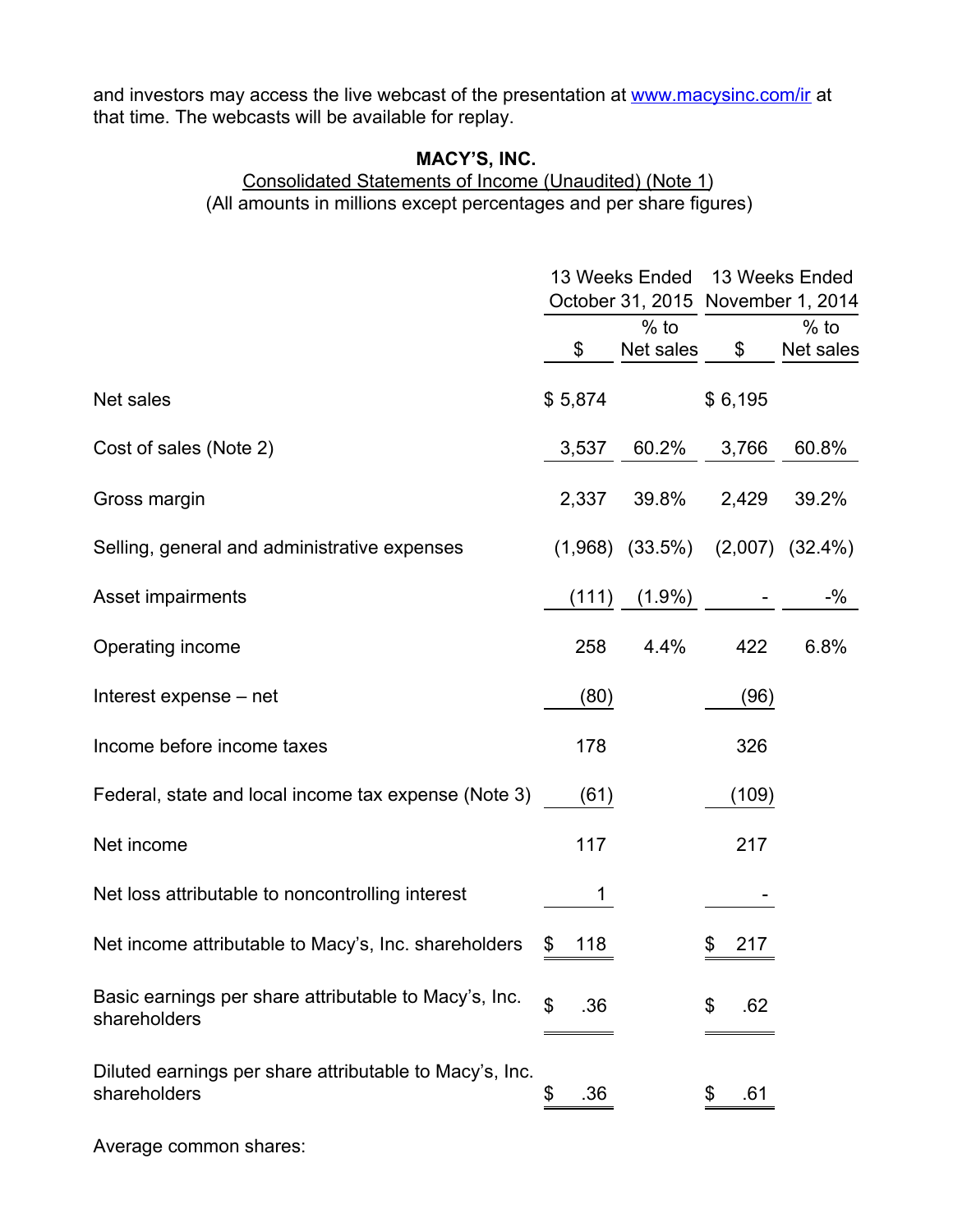| <b>Basic</b><br><b>Diluted</b>          | 325.3<br>329.7 | 351.6<br>357.7 |
|-----------------------------------------|----------------|----------------|
| End of period common shares outstanding | 314.4          | 346.0          |
| Depreciation and amortization expense   | \$271          | 263            |

#### **MACY'S, INC.** Consolidated Statements of Income (Unaudited)

Notes:

- (1) Because of the seasonal nature of the retail business, the results of operations for the 13 weeks ended October 31, 2015 and November 1, 2014 (which do not include the Christmas season) are not necessarily indicative of such results for the fiscal year.
- (2) Merchandise inventories are valued at the lower of cost or market using the last-in, firstout (LIFO) retail inventory method. Application of the LIFO retail inventory method did not result in the recognition of any LIFO charges or credits affecting cost of sales for the 13 weeks ended October 31, 2015 or November 1, 2014.
- (3) Federal, state and local income taxes differ from the federal income tax statutory rate of 35%, principally because of the effect of state and local taxes, including the settlement of various tax issues and tax examinations.

# **MACY'S, INC.**

# Consolidated Statements of Income (Unaudited) (Note 1)

(All amounts in millions except percentages and per share figures)

|                                              |          | 39 Weeks Ended | 39 Weeks Ended                    |            |  |
|----------------------------------------------|----------|----------------|-----------------------------------|------------|--|
|                                              |          |                | October 31, 2015 November 1, 2014 |            |  |
|                                              |          | $%$ to         |                                   | $%$ to     |  |
|                                              | \$       | Net sales      | \$                                | Net sales  |  |
| Net sales                                    | \$18,210 |                | \$18,741                          |            |  |
| Cost of sales (Note 2)                       | 10,947   | 60.1%          | 11,274                            | 60.2%      |  |
| Gross margin                                 | 7,263    | 39.9%          | 7,467                             | 39.8%      |  |
| Selling, general and administrative expenses | (6,049)  | $(33.2\%)$     | (6,031)                           | $(32.1\%)$ |  |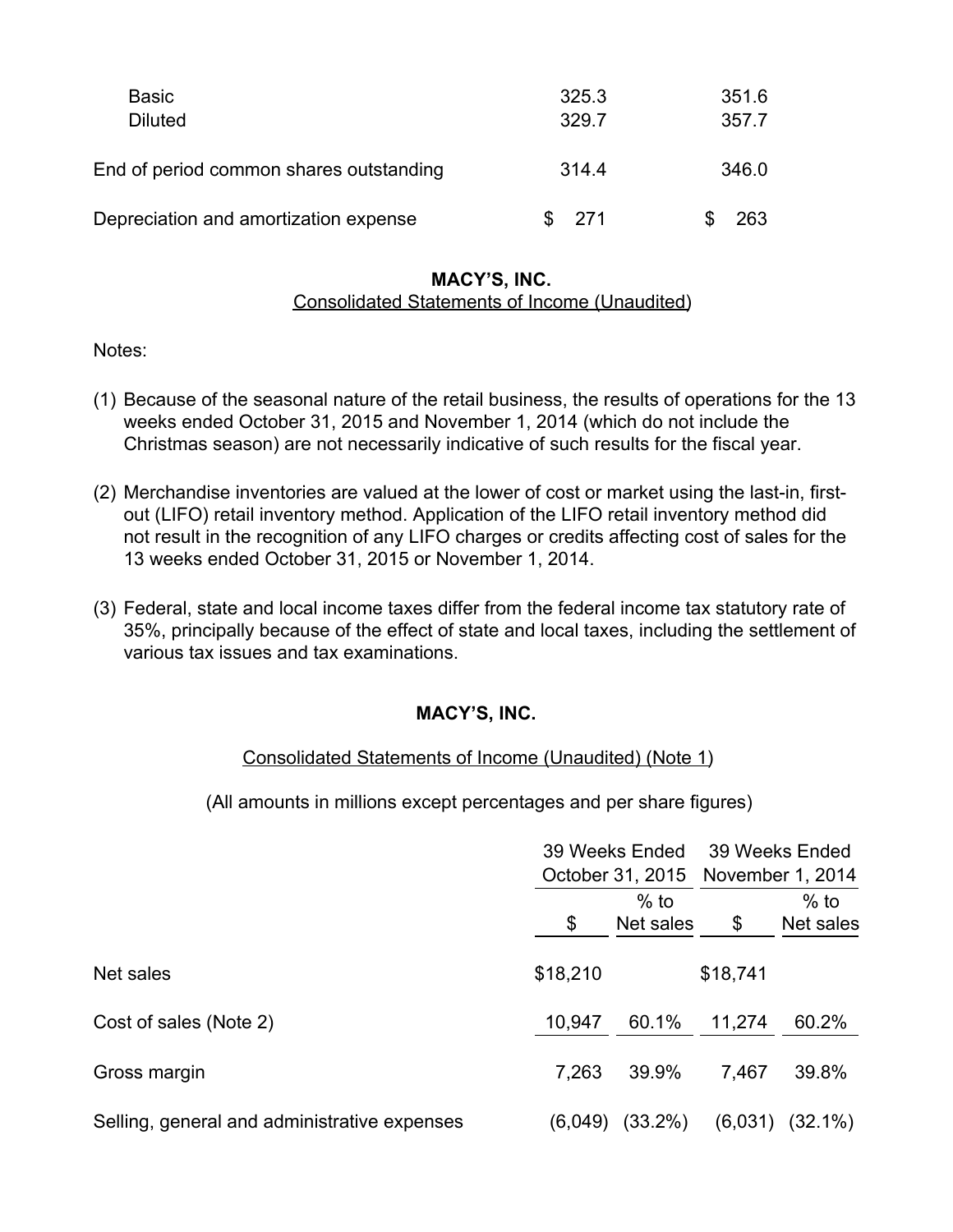| Asset impairments                                                       | (111)          | $(0.6\%)$ |                | $-$ % |
|-------------------------------------------------------------------------|----------------|-----------|----------------|-------|
| Operating income                                                        | 1,103          | 6.1%      | 1,436          | 7.7%  |
| Interest expense - net                                                  | (268)          |           | (296)          |       |
| Income before income taxes                                              | 835            |           | 1,140          |       |
| Federal, state and local income tax expense (Note<br>3)                 | (308)          |           | (407)          |       |
| Net income                                                              | 527            |           | 733            |       |
| Net loss attributable to noncontrolling interest                        | 1              |           |                |       |
| Net income attributable to Macy's, Inc. shareholders                    | 528<br>\$      |           | \$<br>733      |       |
| Basic earnings per share attributable to Macy's, Inc.<br>shareholders   | \$<br>1.58     |           | 2.04<br>\$     |       |
| Diluted earnings per share attributable to Macy's,<br>Inc. shareholders | 1.56<br>\$     |           | 2.01<br>\$     |       |
| Average common shares:<br><b>Basic</b><br><b>Diluted</b>                | 333.9<br>339.0 |           | 358.9<br>365.2 |       |
| End of period common shares outstanding                                 | 314.4          |           | 346.0          |       |
| Depreciation and amortization expense                                   | \$<br>791      |           | \$<br>770      |       |

# **MACY'S, INC.** Consolidated Statements of Income (Unaudited)

Notes:

(1) Because of the seasonal nature of the retail business, the results of operations for the 39 weeks ended October 31, 2015 and November 1, 2014 (which do not include the Christmas season) are not necessarily indicative of such results for the fiscal year.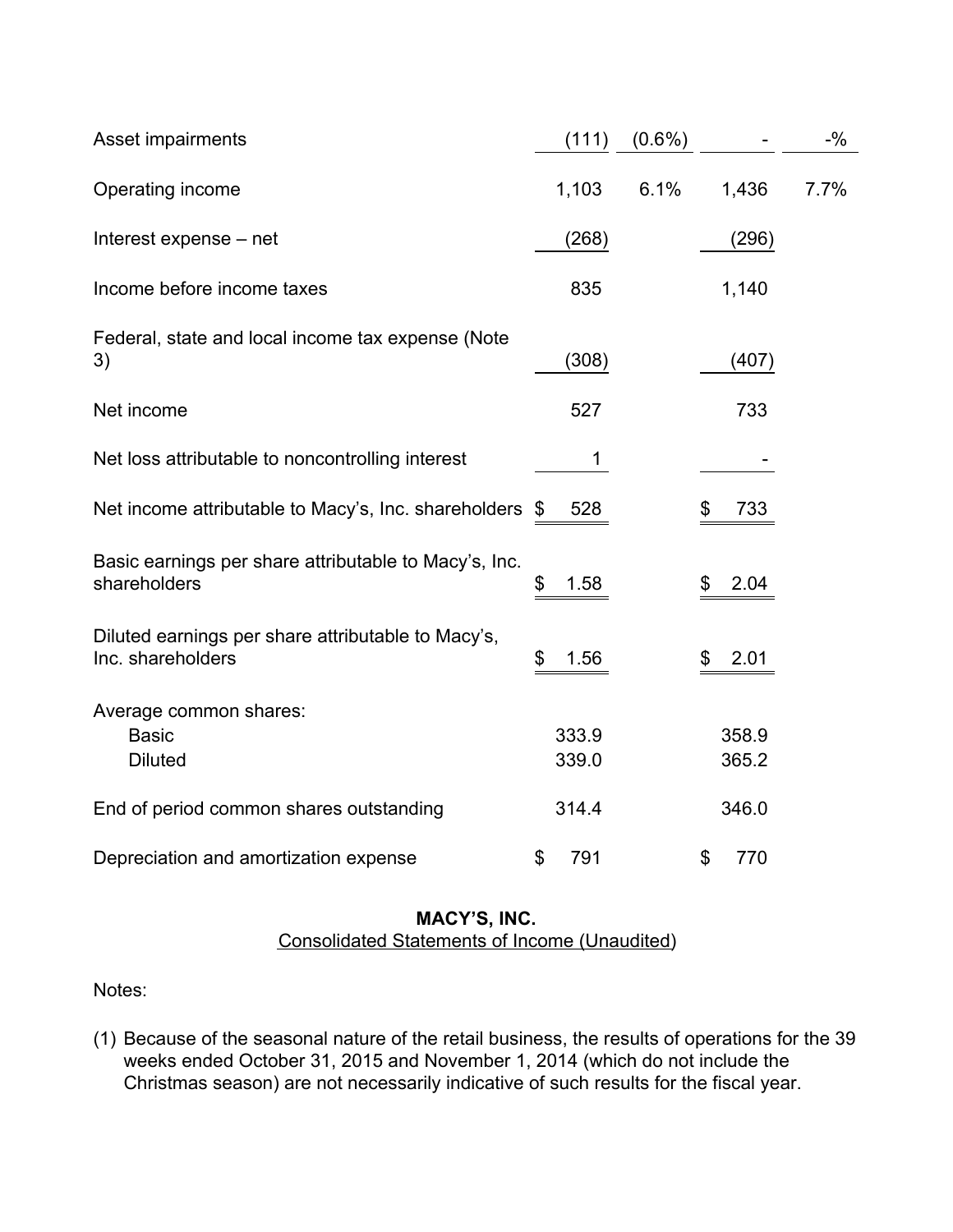- (2) Merchandise inventories are valued at the lower of cost or market using the last-in, firstout (LIFO) retail inventory method. Application of the LIFO retail inventory method did not result in the recognition of any LIFO charges or credits affecting cost of sales for the 39 weeks ended October 31, 2015 or November 1, 2014.
- (3) Federal, state and local income taxes differ from the federal income tax statutory rate of 35%, principally because of the effect of state and local taxes, including the settlement of various tax issues and tax examinations.

#### **MACY'S, INC.**

#### Consolidated Balance Sheets (Unaudited)

#### (millions)

|                                                                      |                 |            | October 31, January 31, November 1, |
|----------------------------------------------------------------------|-----------------|------------|-------------------------------------|
|                                                                      | 2015            | 2015       | 2014                                |
| <b>ASSETS:</b>                                                       |                 |            |                                     |
| <b>Current Assets:</b>                                               |                 |            |                                     |
| Cash and cash equivalents                                            | \$<br>474 \$    | $2,246$ \$ | 1,048                               |
| Receivables                                                          | 200             | 424        | 292                                 |
| Merchandise inventories                                              | 8,145           | 5,516      | 7,789                               |
| Prepaid expenses and other current assets                            | 425             | 493        | 424                                 |
| <b>Total Current Assets</b>                                          | 9,244           | 8,679      | 9,553                               |
| Property and Equipment – net                                         | 7,629           | 7,800      | 7,787                               |
| Goodwill                                                             | 3,897           | 3,743      | 3,743                               |
| Other Intangible Assets – net                                        | 518             | 496        | 504                                 |
| <b>Other Assets</b>                                                  | 798             | 743        | 825                                 |
| <b>Total Assets</b>                                                  | \$<br>22,086 \$ | 21,461 \$  | 22,412                              |
| LIABILITIES AND SHAREHOLDERS' EQUITY:<br><b>Current Liabilities:</b> |                 |            |                                     |
| Short-term debt                                                      | \$<br>857 \$    | 76 \$      | 76                                  |
| Merchandise accounts payable                                         | 3,776           | 1,693      | 3,814                               |
| Accounts payable and accrued liabilities                             | 2,692           | 3,109      | 2,563                               |
| Income taxes                                                         | 102             | 296        | 114                                 |
| Deferred income taxes                                                | 375             | 362        | 396                                 |
| <b>Total Current Liabilities</b>                                     | 7,802           | 5,536      | 6,963                               |
| Long-Term Debt                                                       | 7,106           | 7,265      | 7,130                               |
| <b>Deferred Income Taxes</b>                                         | 1,078           | 1,081      | 1,314                               |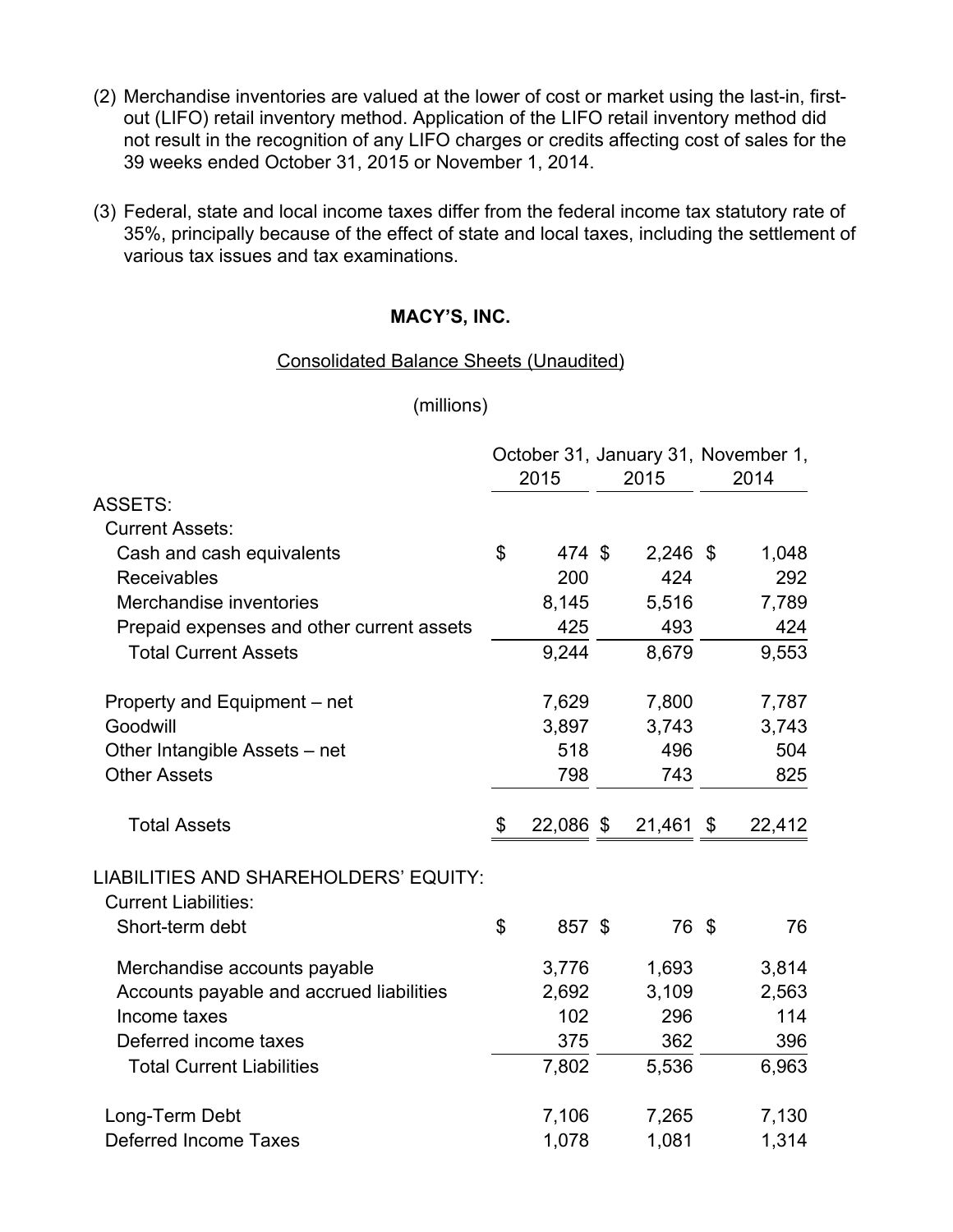| <b>Other Liabilities</b>                          |   | 2,125     | 2,201     | 1,654  |
|---------------------------------------------------|---|-----------|-----------|--------|
| Shareholders' Equity:                             |   |           |           |        |
| Macy's, Inc.                                      |   | 3,971     | 5,378     | 5,351  |
| Noncontrolling interest                           |   | 4         |           |        |
| <b>Total Shareholders' Equity</b>                 |   | 3,975     | 5,378     | 5,351  |
| <b>Total Liabilities and Shareholders' Equity</b> | S | 22,086 \$ | 21,461 \$ | 22,412 |

Note: Certain reclassifications were made to prior year's amounts to conform with the classifications of such amounts in the most recent years.

#### **MACY'S, INC.**

# Consolidated Statements of Cash Flows (Unaudited)

## (millions)

|                                                                                      |           | 39 Weeks Ended 39 Weeks Ended     |
|--------------------------------------------------------------------------------------|-----------|-----------------------------------|
|                                                                                      |           | October 31, 2015 November 1, 2014 |
| Cash flows from operating activities:                                                |           |                                   |
| Net income                                                                           | \$<br>527 | \$<br>733                         |
| Adjustments to reconcile net income to net cash<br>provided by operating activities: |           |                                   |
| Asset impairments                                                                    | 111       |                                   |
| Depreciation and amortization                                                        | 791       | 770                               |
| Stock-based compensation expense                                                     | 65        | 55                                |
| Amortization of financing costs and premium on<br>acquired debt                      | (14)      | (4)                               |
| Changes in assets and liabilities:                                                   |           |                                   |
| Decrease in receivables                                                              | 226       | 154                               |
| Increase in merchandise inventories                                                  | (2,600)   | (2, 232)                          |
| Increase in prepaid expenses and other current                                       |           |                                   |
| assets                                                                               | (36)      | (4)                               |
| Increase in other assets not separately identified                                   | (1)       | (46)                              |
| Increase in merchandise accounts payable                                             | 1,843     | 1,935                             |
| Decrease in accounts payable, accrued liabilities                                    |           |                                   |
| and other items not separately identified                                            | (380)     | (298)                             |
| Decrease in current income taxes                                                     | (194)     | (248)                             |
| Increase (decrease) in deferred income taxes                                         | (21)      | 29                                |
| Decrease in other liabilities not separately                                         |           |                                   |
| identified                                                                           | (39)      | (3)                               |
| Net cash provided by operating activities                                            | 278       | 841                               |

Cash flows from investing activities: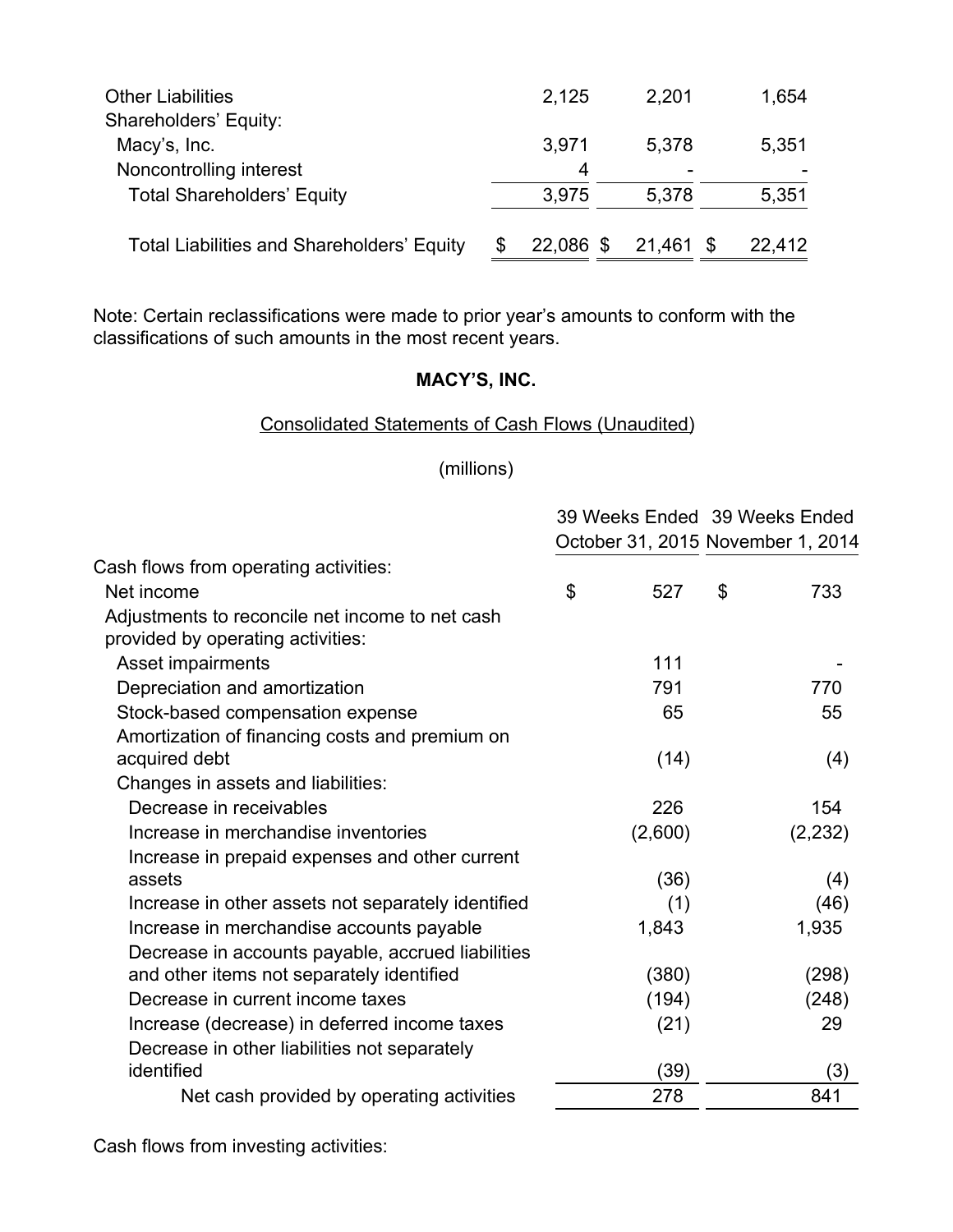| Purchase of property and equipment                     | (591)     | (547)       |
|--------------------------------------------------------|-----------|-------------|
| Capitalized software                                   | (249)     | (190)       |
| Acquisition of Bluemercury, Inc., net of cash acquired | (212)     |             |
| Disposition of property and equipment                  | 94        | 79          |
| Other, net                                             | 97        | (2)         |
| Net cash used by investing activities                  | (861)     | (660)       |
| Cash flows from financing activities:                  |           |             |
|                                                        |           |             |
| Debt issued                                            | 791       | 500         |
| Financing costs                                        |           | (5)         |
| Debt repaid                                            | (152)     | (462)       |
| Dividends paid                                         | (344)     | (314)       |
| Increase in outstanding checks                         | 136       | 123         |
| Acquisition of treasury stock                          | (1,785)   | (1, 456)    |
| Issuance of common stock                               | 160       | 208         |
| Proceeds from noncontrolling interest                  | 5         |             |
| Net cash used by financing activities                  | (1, 189)  | (1, 406)    |
| Net decrease in cash and cash equivalents              | (1, 772)  | (1,225)     |
| Cash and cash equivalents at beginning of period       | 2,246     | 2,273       |
| Cash and cash equivalents at end of period             | 474<br>\$ | 1,048<br>\$ |

Note: Certain reclassifications were made to prior year's amounts to conform with the classifications of such amounts in the most recent years.

# **MACY'S, INC**.

Important Information Regarding Non-GAAP Financial Measures (All amounts in millions except percentages)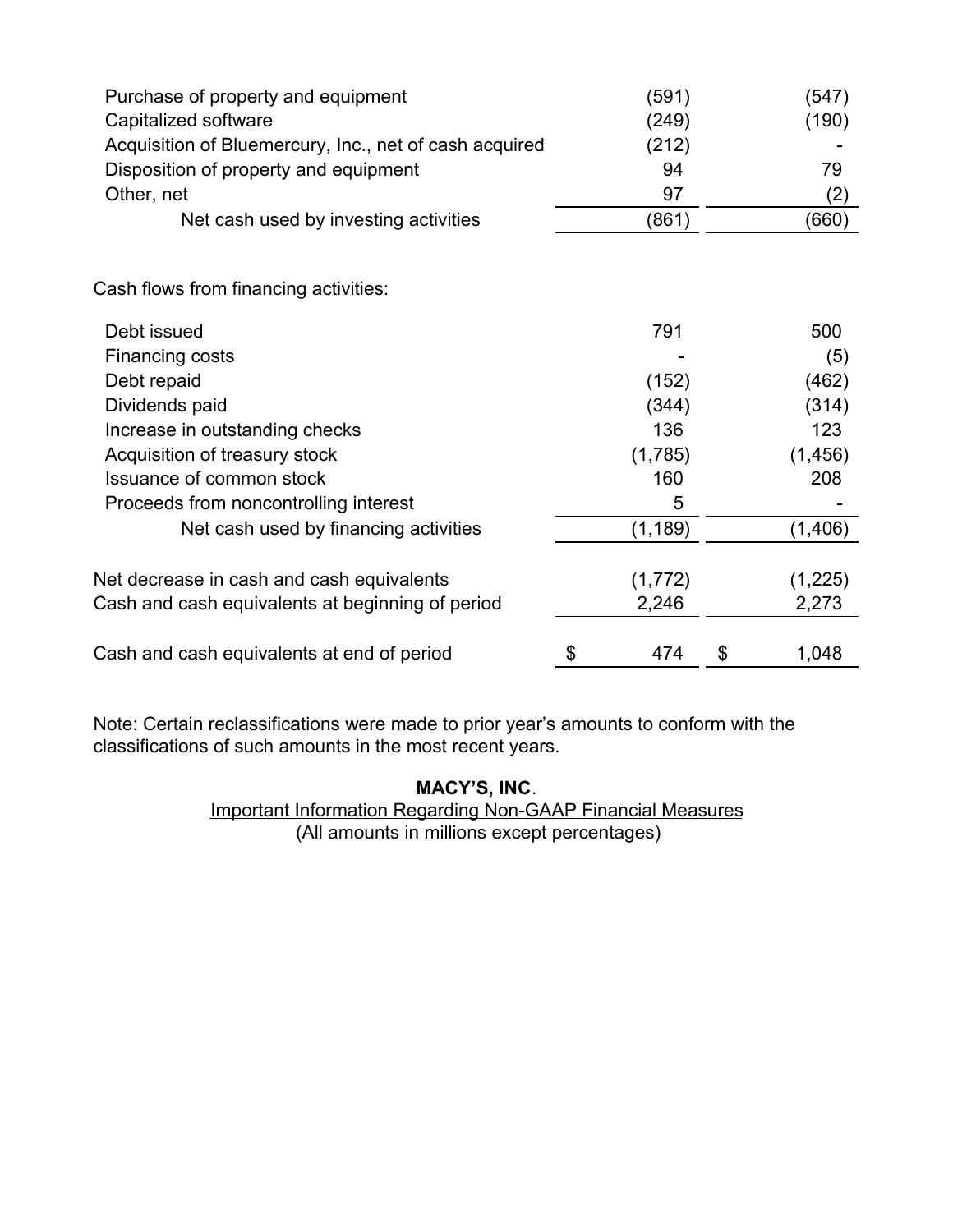The Company reports its financial results in accordance with generally accepted accounting principles (GAAP). However, management believes that certain non-GAAP financial measures provide users of the Company's financial information with additional useful information in evaluating operating performance. See the table below for supplemental financial data and a corresponding reconciliation to the most directly comparable GAAP financial measures. This non-GAAP financial measure should be viewed as supplementing, and not as an alternative or substitute for, the Company's financial results prepared in accordance with GAAP. Certain of the items that may be excluded or included in this non-GAAP financial measure may be significant items that could impact the Company's financial position, results of operations and cash flows and should therefore be considered in assessing the Company's actual financial condition and performance. Additionally, the amounts received by the Company on account of sales of departments licensed to third parties are limited to commissions received on such sales. The methods used by the Company to calculate its non-GAAP financial measures may differ significantly from methods used by other companies to compute similar measures. As a result, any non-GAAP financial measures presented herein may not be comparable to similar measures provided by other companies.

Macy's, Inc. believes that providing changes in comparable sales on an owned plus licensed basis, which includes the impact of growth in comparable sales of departments licensed to third parties supplementally to its results of operations calculated in accordance with GAAP assists in evaluating the Company's ability to generate sales growth, whether through owned businesses or departments licensed to third parties, on a comparable basis, and in evaluating the impact of changes in the manner in which certain departments are operated.

|                                                                 | 13 Weeks<br>Ended | 39 Weeks<br>Ended       |
|-----------------------------------------------------------------|-------------------|-------------------------|
|                                                                 |                   | October 31, October 31, |
|                                                                 | 2015              | 2015                    |
| Decrease in comparable sales on an owned basis (Note 1)         | $(3.9)\%$         | (2.2)%                  |
| Impact of growth in comparable sales of departments licensed to |                   |                         |
| third parties (Note 2)                                          | 0.3%              | 0.5%                    |
|                                                                 |                   |                         |
| Decrease in comparable sales on an owned plus licensed basis    | $(3.6)\%$         | $(1.7) \%$              |

Notes:

(1) Represents the period-to-period change in net sales from stores in operation throughout the year presented and the immediately preceding year and all online sales, excluding commissions from departments licensed to third parties.